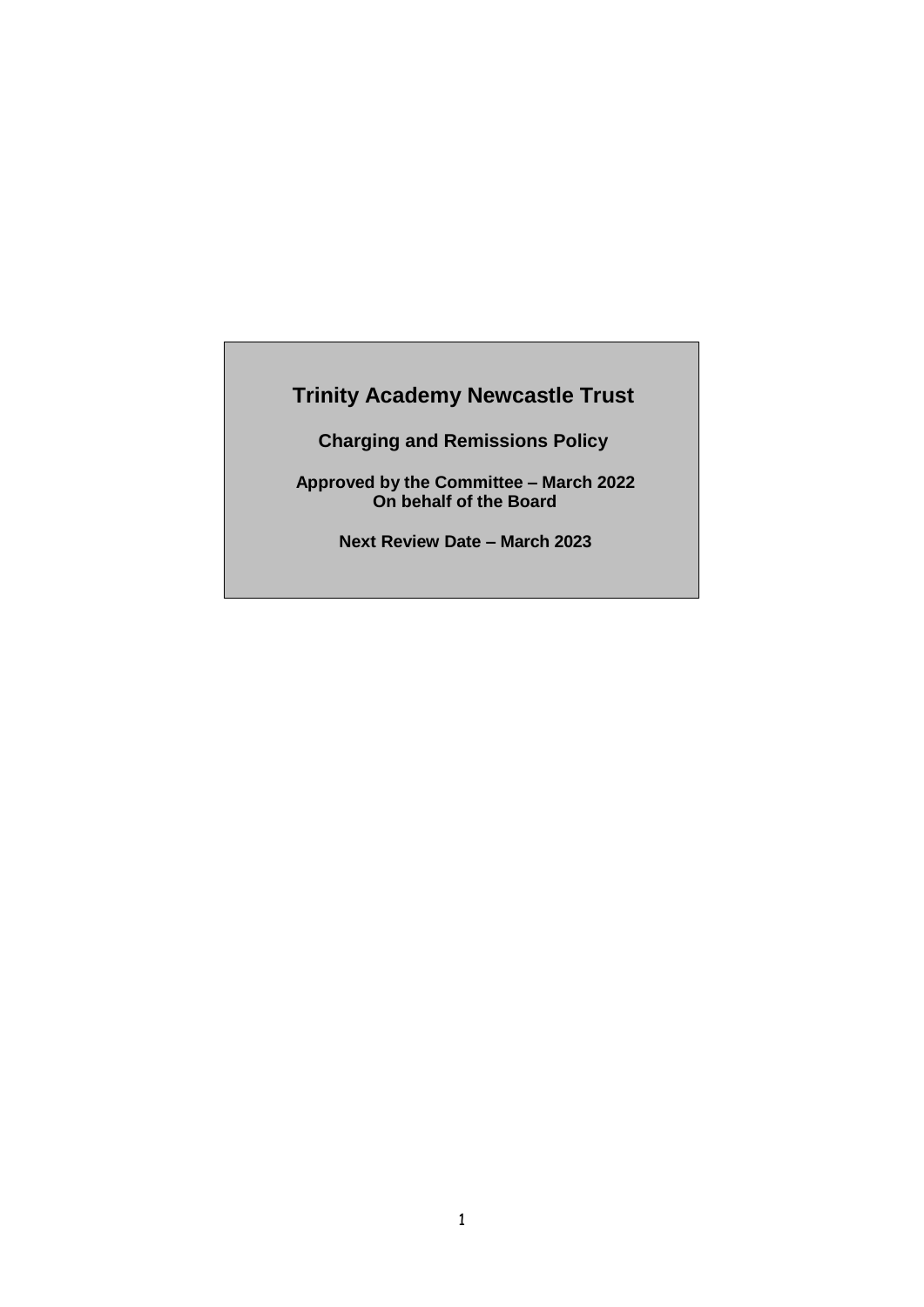#### **Statement of intent**

Trinity Academy Newcastle Trust is committed to ensuring equal opportunities for all learners, regardless of financial circumstances, and has established the following policy and procedures to ensure that no learner is discriminated against by our offering of trips, activities and educational extras.

In addition, we are committed to adhering to legal requirements regarding charging for activities, and meeting all statutory guidance provided by the DfE.

We promise:

- Not to charge for education provided during school hours.
- To inform parents on low incomes and in receipt of relevant benefits of the support available to them when asking for contributions towards the costs of visits.

Please note that while this policy may be more or less generous than the LA's, we have ensured it meets the requirements of the law.

#### **Legal framework**

This policy has due regard to all relevant legislation and statutory guidance including, but not limited to, the following:

- Education Act 1996
- The Charges for Music Tuition (England) Regulations 2007
- The Education (Prescribed Public Examinations) (England) Regulations 2010
- Freedom of Information Act 2000
- DfE (2018) 'Charging for school activities'
- DfE (2020) 'Governance handbook'
- The trust's Funding Agreement
- ESFA (2021) 'Academy trust handbook 2021'

This policy operates in conjunction with the following Trusts policies:

- Complaints Procedures Policy
- Freedom of Information Policy
- The Trust's Scheme of Delegation
- Finance Policy and Procedure Manual

#### **Charging for education**

The Trust will not charge for:

- Admission applications.
- Education provided during school hours (including the supply of any materials, books, instruments or other equipment).
- Education provided outside school hours if it is part of the national curriculum, part of a syllabus for a prescribed public examination that the pupil is being prepared for by the Trust, or part of RE.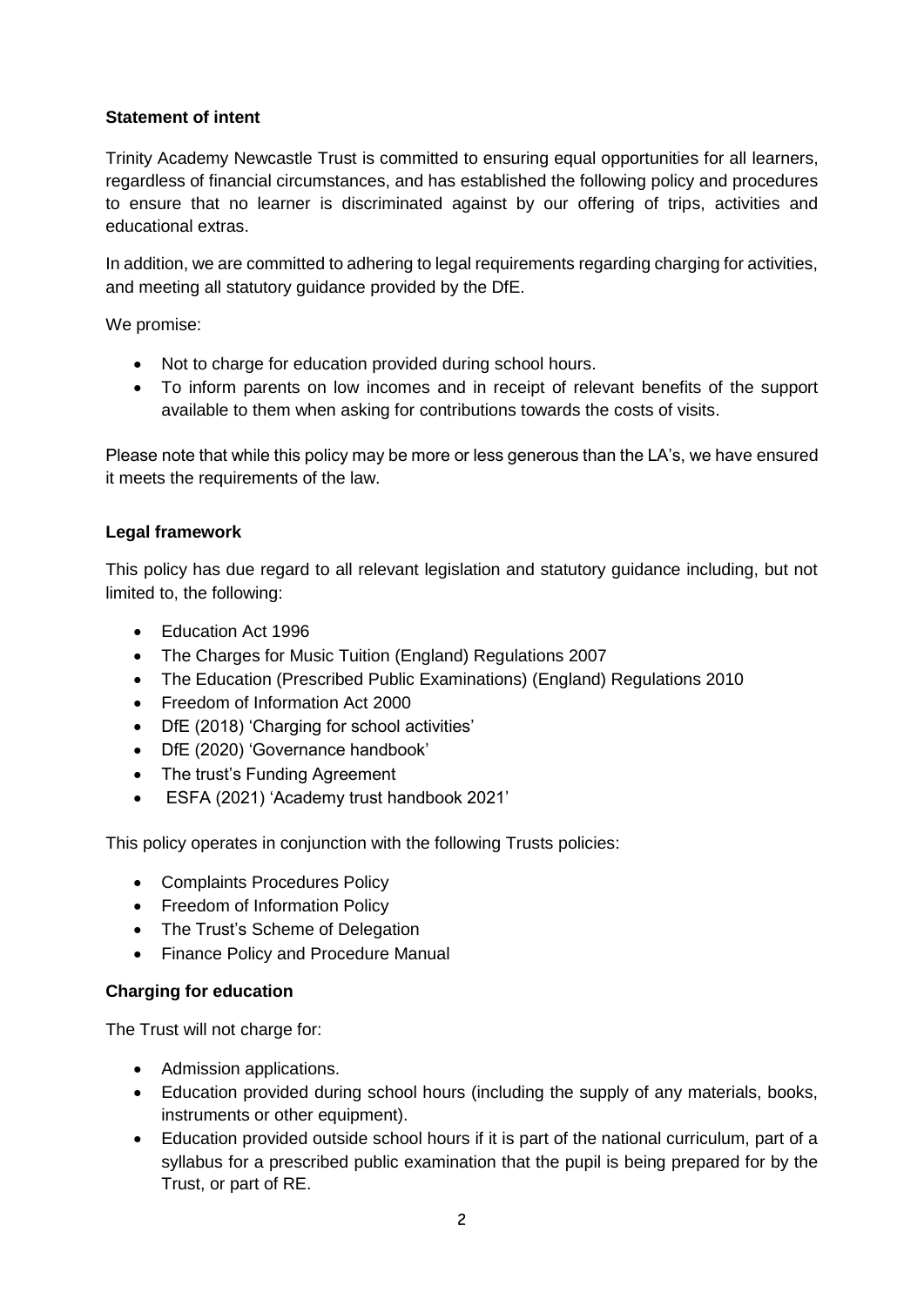- Instrumental or vocal tuition, for pupils learning individually or in groups, unless provided at the request of the pupil's parent.
- Entry for a prescribed public examination, if the learner has been prepared for it at the Trust.
- Examination resits, if the pupil is being prepared for the resits at the Trust.

The Trust may charge for:

- Materials, books, instruments or equipment, where the learner's parent wishes their child to own them.
- Optional extras.
- Music tuition (in certain circumstances).
- Use of community facilities and other commercial activities.
- Provision of information within the scope of freedom of information

# **Optional extras**

The Trust may charge for the following optional extras:

- Education provided outside of school time that is not:
	- Part of the national curriculum
	- Part of a syllabus for a prescribed public examination that the learner is being prepared for at the Trust
	- Part of RE
- Examination entry fees where the learner has not been prepared for the examinations at the Trust
- Transport, other than that required to take the learner to school or to other premises where the Trust Board or LA has arranged for the pupil to be provided with education
- Board and lodging for a learner on a residential visit

When calculating the cost of optional extras, an amount may be included in relation to the following:

- Materials, books, instruments or equipment provided in relation to the optional extra
- Buildings and accommodation
- Non-teaching staff (including TAs)
- Teaching staff under contracts for services purely to provide an optional extra
- The cost, or an appropriate proportion of the costs, for teaching staff employed to provide vocal tuition or tuition in playing a musical instrument, where the tuition is an optional extra.

The Trust will not charge in excess of the actual cost of providing the optional extra divided by the number of participating learners. A subsidy will not be charged for any learners wishing to participate but whose parents are unwilling or unable to pay the full charge. In cases where a small proportion of the activity takes place during school hours, the Trust will not charge for the cost of alternative provision for those not participating.

The Trust will not charge for supply teachers to cover for teachers who are absent from Trust accompanying pupils on a residential visit.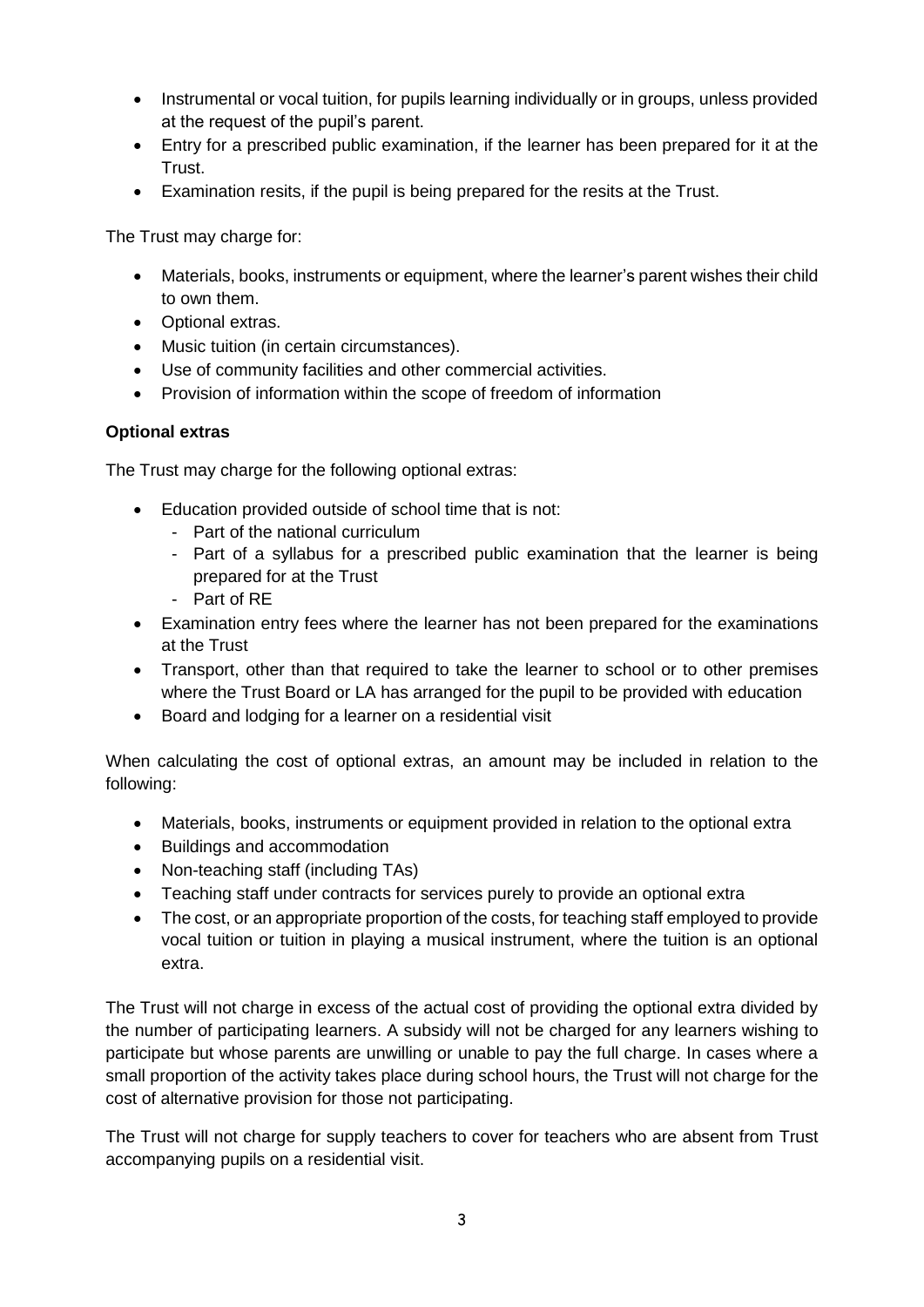Participation in any optional activity will be on the basis of parental choice and a willingness to meet the charges; therefore, parental agreement is a prerequisite for the provision of an optional extra where charges will be made.

If a charge is to be made for a particular activity, such as optional extras, parents will be informed of how the charge will be calculated.

### **Examination fees and resits**

The Trust may charge for examination fees if:

- The examination is on the set list (which includes SATs, GCSEs & Functional Skills), but the learner was not prepared for it at the Trust.
- The examination is not on the set list, but the Trust arranged for the learner to take it.
- A learner fails, without good reason, to complete the requirements of any public examination where the Board or LA originally paid or agreed to pay the entry fee.

Where a learner is entered for a second or subsequent attempt at an examination, the Trust will pay the fee. Once learner have left the Trust, resits must be taken at the Trust.

If a learner or their parent consider it to be in the best interests of the learner to request that an examination is re-marked, any fees involved must be covered by the learner or their parent. If the awarding body changes the overall grade of the result, the Trust will not be charged by the awarding body and the parent or learner will have their fees refunded.

### **Voluntary contributions**

The Trust may, from time-to-time, ask for voluntary contributions towards the benefit of the Trust or Trust activities such as residential trips. If an activity cannot be funded without voluntary contributions, the Trust will make this clear to parents at the outset. There is no obligation for parents to make a contribution and parents will be notified regarding whether assistance is available.

No learner will be excluded from an activity simply because their parents are unwilling or unable to pay. If a parent is unwilling or unable to pay, their child will still be given an equal opportunity to take part in the activity. If insufficient voluntary contributions are raised to fund an activity, and the Trust cannot fund it via another source, the activity will be cancelled.

The Trust will strive to ensure that parents do not feel pressurised into making voluntary contributions.

# **Music tuition**

Instrumental and vocal music tuition is an exception to the rule that all education provided during Trust hours must be free. The Charges for Music Tuition (England) Regulations 2007 allow for charges to be made for vocal or instrumental tuition provided either individually or to groups of any size – provided that the tuition is at the request of the learner's parents. The charges will not exceed the cost of the provision, including the cost of the staff providing the tuition.

Charging will not be made if the teaching is an essential part of the national curriculum.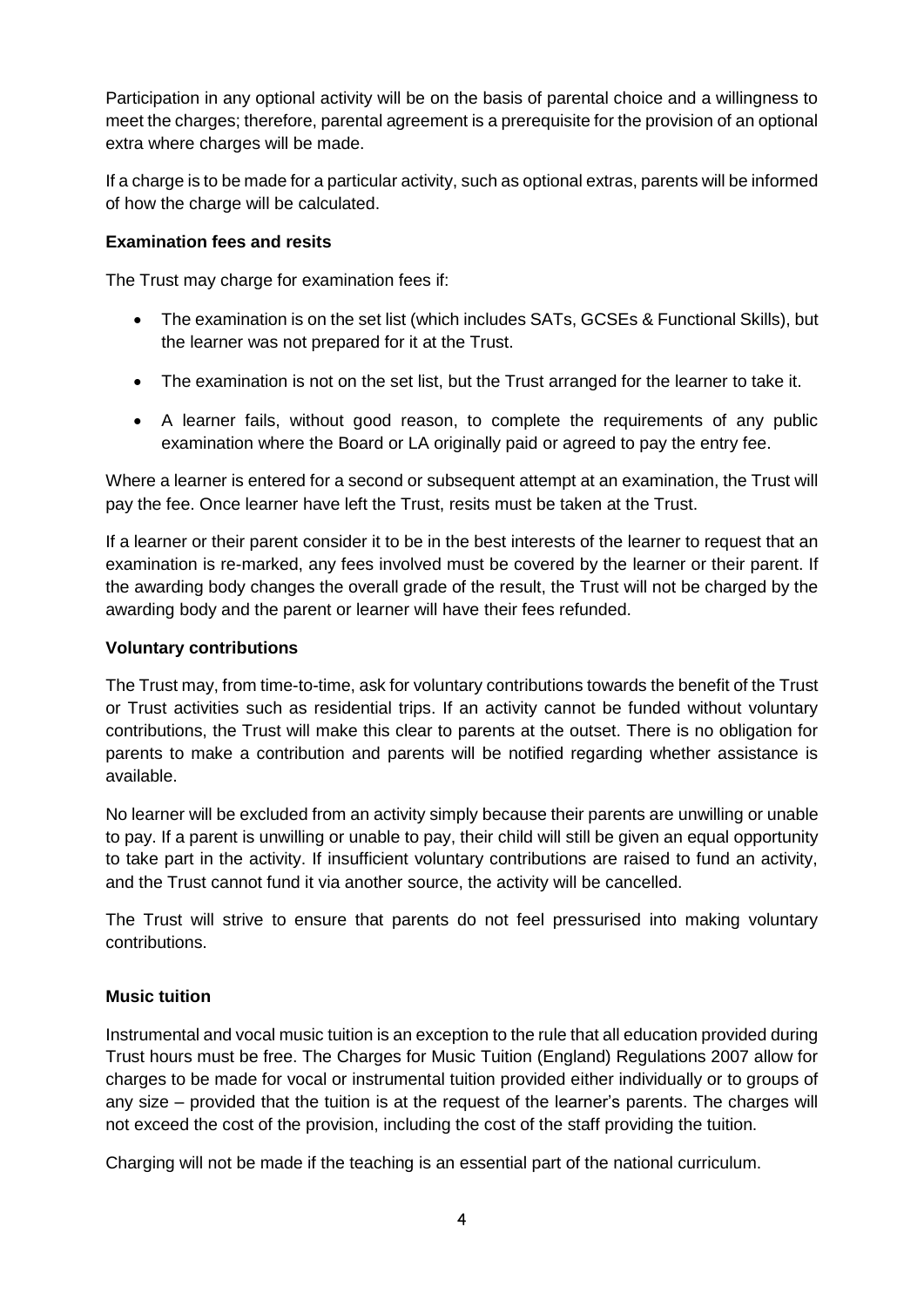Charging will also not be made if the teaching is provided under the first access to the KS2 Instrumental and Vocal Tuition Programme.

No charge will be made in respect of pupils who are LAC.

# **Transport**

The Trust will not charge for:

- Transporting registered learners to or from the Trust premises, where the LA has a statutory obligation to provide the transport.
- Transporting registered pupils to other premises where the Board or LA has arranged for learners to be educated.
- Transporting learners to meet an examination requirement when they have been prepared for the examination at the Trust.
- Transport provided for an educational visit.

# **Education partly during school hours**

If 50 percent or more of the time spent on an activity occurs during school hours (including time spent travelling if the travel occurs during school hours), it is deemed to take place during school hours and no charge will be made.

Whatever the start and finish times of the school day, regulations require that the school day is divided into two sessions. School hours do not include the break in the middle of the day.

If less than 50 percent of the time spent on an activity occurs during school hours, it is deemed to have taken place outside school hours and the Trust may charge for the activity; however, the Trust will not charge if the activity is part of the national curriculum, part of a syllabus for a prescribed public examination that the learners is being prepared for at the Trust, or part of RE.

# **Residential visits and Trips**

The Trust will not charge for:

- Education provided on any visit/trips that takes place during school hours.
- Education provided on any visit/trips that takes place outside school hours if it is part of the national curriculum, part of a syllabus for a prescribed public examination that the learner is being prepared for at the Trust, or part of RE.
- Supply teachers to cover for teachers accompanying learners on visits.

The Trust may ask for contributions towards residential visits to offset board and lodging, but the contribution will not exceed the actual costs.

# **Remissions**

The Trust has set aside a fund to enable parents in financial difficulty to send their children on visits. The funding is limited and there is no guarantee that all requests can be met. Assistance will be allocated on a needs basis, and if the full cost of the visit/trip or activity cannot be met through assistance funding and voluntary contributions, the trip or activity will be cancelled.